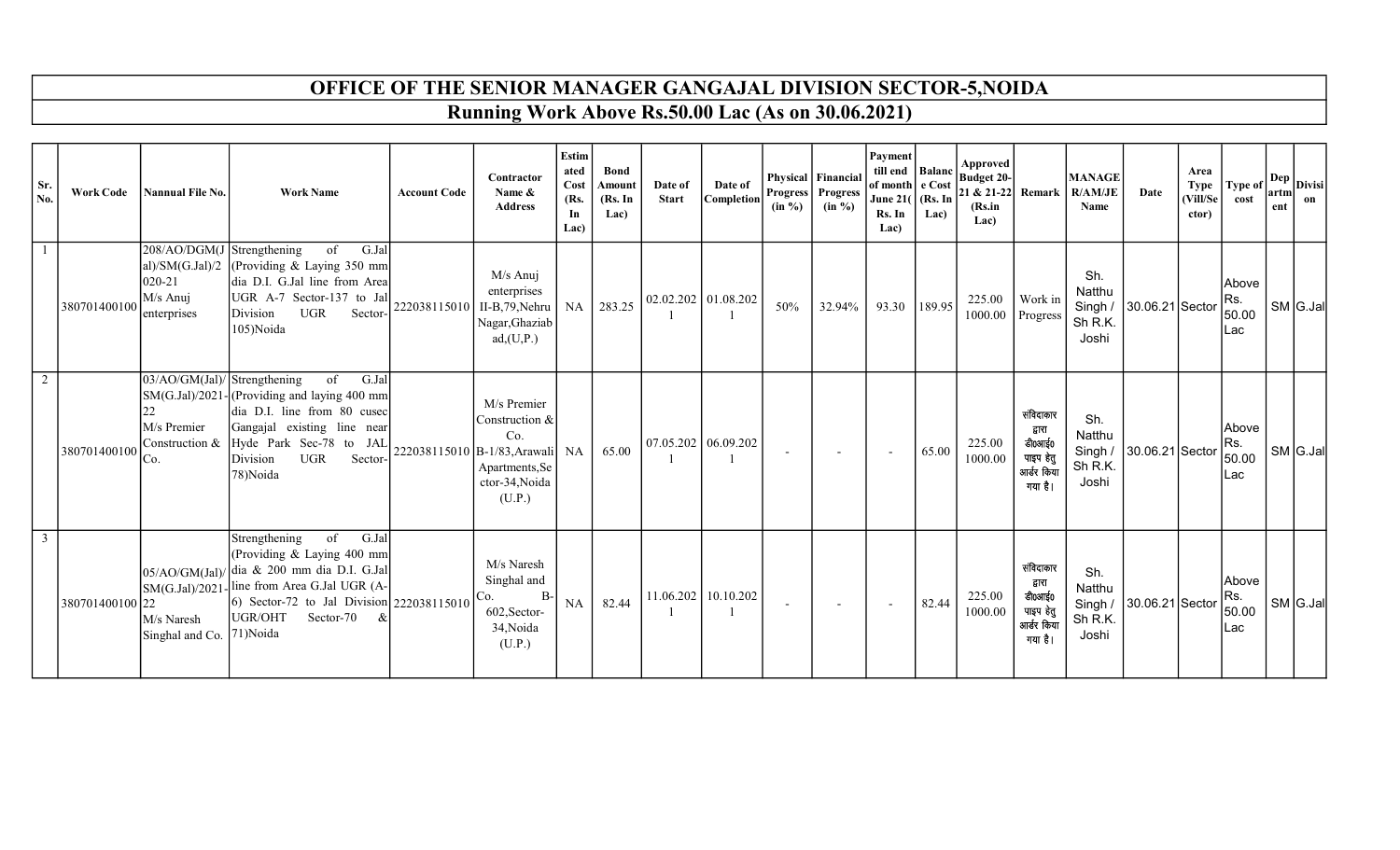| 4 | 380701401300 20-21    | 68/AO/DGM(Ja<br>1)/SM(G.Jal)/20<br>M/s B & G<br>Services     | Gangajal Line Network (Two<br>Year repairing of line of<br>Gangajal Network from<br>Master to Area UGR & Area<br>to Zonal UGR) Noida          | 222038115010 | M/s B & G<br>Services<br>Shop No. -7,<br>Mukhiya<br>Market, Sector-<br>35, Noida(U.P.)                                                       | <b>NA</b> | 95.91  | $\theta$                    | 30.07.202 29.07.202<br>$\overline{2}$ | 45% | 5.91%  | 5.67  | 90.24 | 75.00<br>100.00   | Work in<br>Progress | Sh.<br>Natthu<br>Singh /<br>Sh R.K.<br>Joshi | 30.06.21 Sector         | Above<br>Rs.<br>50.00<br>Lac | SM G.Jal |
|---|-----------------------|--------------------------------------------------------------|-----------------------------------------------------------------------------------------------------------------------------------------------|--------------|----------------------------------------------------------------------------------------------------------------------------------------------|-----------|--------|-----------------------------|---------------------------------------|-----|--------|-------|-------|-------------------|---------------------|----------------------------------------------|-------------------------|------------------------------|----------|
| 5 | 380701400100 Pvt.Ltd. | $20 - 21$<br>M/s<br>Pundrikaksh<br>Developers                | 71/AO/DGM(Ja Strengthening of Gangajal<br>$ 1\rangle$ /SM(G.Jal)/20 (Two Year repairing of GRP)<br>Water line network of Noida<br>Area) Noida | 222038115010 | M/s<br>Pundrikaksh<br>Developers<br>Pvt.Ltd.<br>A-5, Aakriti,<br>Apartment, 37<br>Salek Chand<br>colony new<br>Gandhi nagar<br>Ghaziabad(U.P | <b>NA</b> | 100.39 | 17.08.202<br>$\overline{0}$ | 16.08.202<br>2                        | 70% | 60.57% | 60.81 | 39.58 | 225.00<br>1000.00 | Work in<br>Progress | Sh.<br>Natthu<br>Sh R.K.<br>Joshi            | Singh / 30.06.21 Sector | Above<br>Rs.<br>50.00<br>Lac | SM G.Jal |
| 6 | 380701300400 Co.      | 107/AO/DGM(J/Mo)<br>$020 - 21$<br>$M/s$ Yash<br>Construction | Gangajal<br>Labour<br>al)/SM(G.Jal)/2 Operation (Two Year Running<br>Operation of 20 Cusec<br>Gangajal UGR 65,62,47,35,51<br>and 83) Noida    | 222038114010 | M/s Yash<br>Construction<br>Co.<br>Vill-<br>Derimachha<br>Dhoom<br>Manikpur, Gaut<br>am Budh<br>Nagar                                        | NA        | 110.78 | $\Omega$                    | 17.09.202 16.09.202<br>2              | 38% | 34.64% | 38.37 | 72.41 | 350.00<br>500.00  | Work in<br>Progress | Sh.<br>Natthu<br>Sh R.K.<br>Joshi            | Singh / 30.06.21 Sector | Above<br>Rs.<br>50.00<br>Lac | SM G.Jal |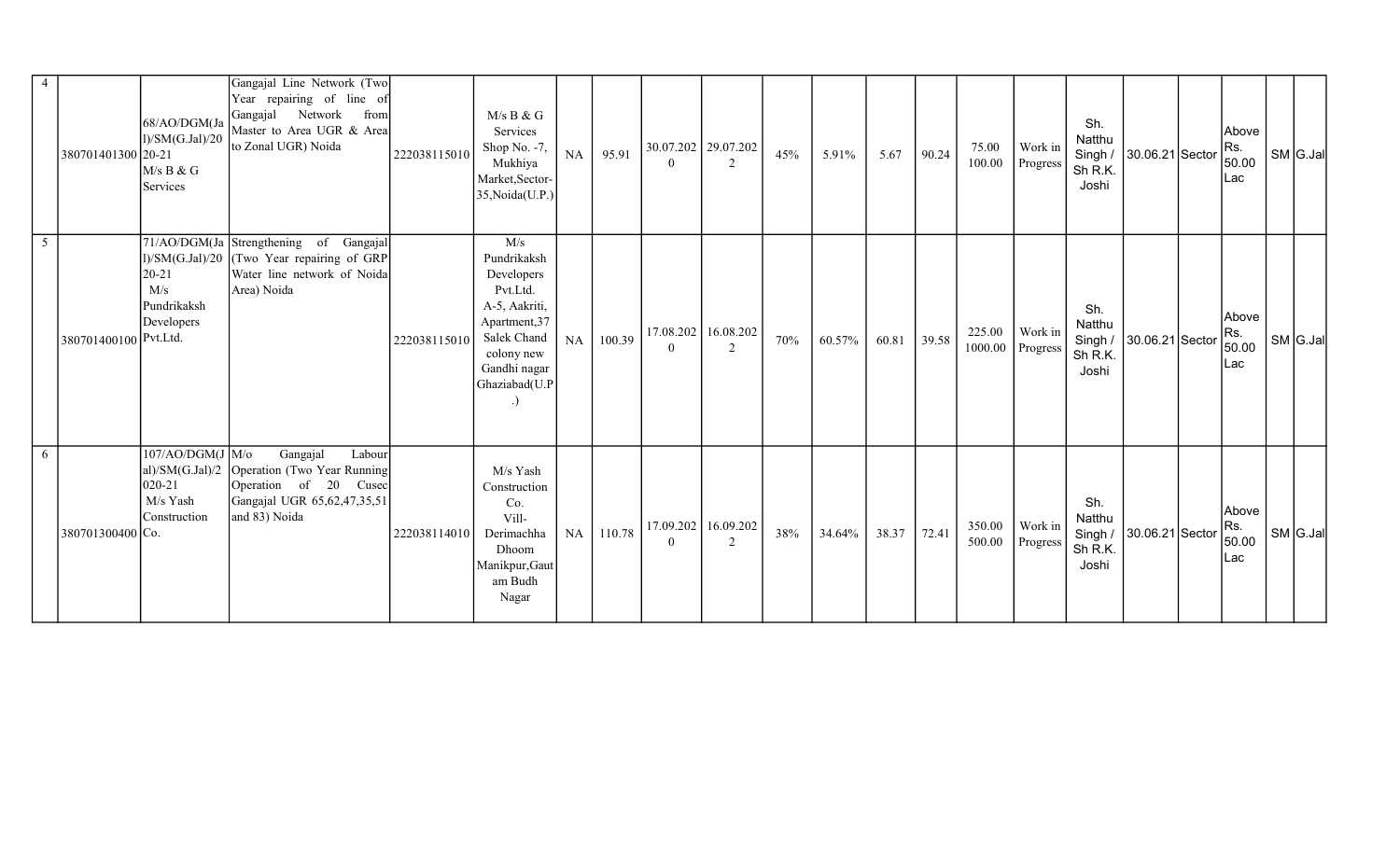|    | 380701400100             | al)/SM $(G.Jal)/2$<br>020-21<br>M/s Vivek<br>Construction<br>Company                                 | 192/AO/DGM(J Strengthening of Gangajal<br>Shifting of 500 mm dia<br>Gangajal line from T- Point<br>Sector-72 to OHT Sector-122<br>due to extension of Metro<br>Corridor<br>Greater<br>to<br>Noida)Noida | 222038115010 | M/s Vivek<br>Construction<br>Company<br>$C-53,$ Shiv<br>Nagar<br>Colony, First<br>Floor, Village-<br>Salarpur, Noida<br>,G,B.<br>Nagar(U.P.) | NA        | 120.95 |                       | 04.01.202 03.07.202         | 30% | 24.89%    | 30.11    | 90.84  | 225.00<br>1000.00 | Work in<br>Progress | Sh.<br>Natthu<br>Singh /<br>Sh R.K.<br>Joshi | 30.06.21 Sector         | Above<br>Rs.<br>50.00<br>Lac | SM G.Jal |
|----|--------------------------|------------------------------------------------------------------------------------------------------|---------------------------------------------------------------------------------------------------------------------------------------------------------------------------------------------------------|--------------|----------------------------------------------------------------------------------------------------------------------------------------------|-----------|--------|-----------------------|-----------------------------|-----|-----------|----------|--------|-------------------|---------------------|----------------------------------------------|-------------------------|------------------------------|----------|
| 8  | 380701300400 Electricals | $200$ /AO/DGM(J M/O<br>020-21<br>M/s Sanjay                                                          | Gangajal<br>Labour<br>$ al)/SM(G.Jal)/2$ Operation (Two year running<br>operation of Zonal UGR in<br>Sector-12, $19,15A,58,36,51$<br>,50A,50B,50C & 55) Noida                                           | 222038114010 | M/s Sanjay<br>Electricals<br>H-29, Sector-<br>11, Noida<br>(U.P.)                                                                            | NA        | 81.23  | 21.01.202   20.01.202 | $\mathcal{R}$               | 21% | 18.75%    | 15.23    | 66.00  | 350.00<br>500.00  | Work in<br>Progress | Sh.<br>Natthu<br>Sh R.K.<br>Joshi            | Singh / 30.06.21 Sector | Above<br>Rs.<br>50.00<br>Lac | SM G.Jal |
| 9  | 380701400400             | aI)/SM(G.Jal)/2<br>020-21<br>M/s Awana<br><b>Builders</b> and<br>Contractors                         | 217/AO/DGM(J M/O W/S Gangajal( Annual<br>Cleaning of Master UGR-65 &<br>Area UGR-62,35,51,47 & 83)<br>Noida                                                                                             | 222038115010 | M/s Awana<br>Builders and<br>Contractors<br>B-68, Sector -5<br>Noida                                                                         | <b>NA</b> | 50.97  |                       | 12.02.202 11.02.202<br>2    | 50% | 48.18%    | 24.56    | 26.41  | 37.00<br>100.00   | Work in<br>Progress | Sh.<br>Natthu<br>Sh R.K.<br>Joshi            | Singh / 30.06.21 Sector | Above<br>Rs.<br>50.00<br>Lac | SM G.Jal |
| 10 | 380701300400             | 06/AO/GM(Jal)/ Maintenance<br>SM(G.Jal)/2021-starter,LT<br>22<br>$M/s$ H.P.<br>Builders Pvt.<br>Ltd. | M/O<br>Gangajal<br>Annual<br>of<br>motors.<br>panel,<br>cable,<br>transformer $\alpha$ other Misc. 222038114010<br>electrical & machanical work<br>at different Gangajal UGR's)<br>Noida                |              | $M/s$ H.P.<br><b>Builders Pyt.</b><br>Ltd.<br>A-121, Lohiya<br>Nagar<br>,Ghaziabad-<br>2011001(U.P.)                                         | NA        | 247.66 | 14.06.202             | 13.06.202<br>$\overline{2}$ | 4%  | $\ddotsc$ | $\ddots$ | 247.66 | 350.00<br>500.00  | Work in<br>Progress | Sh.<br>Natthu<br>Singh /<br>Sh R.K.<br>Joshi | 30.06.21 Sector         | Above<br>Rs.<br>50.00<br>Lac | SM G.Jal |